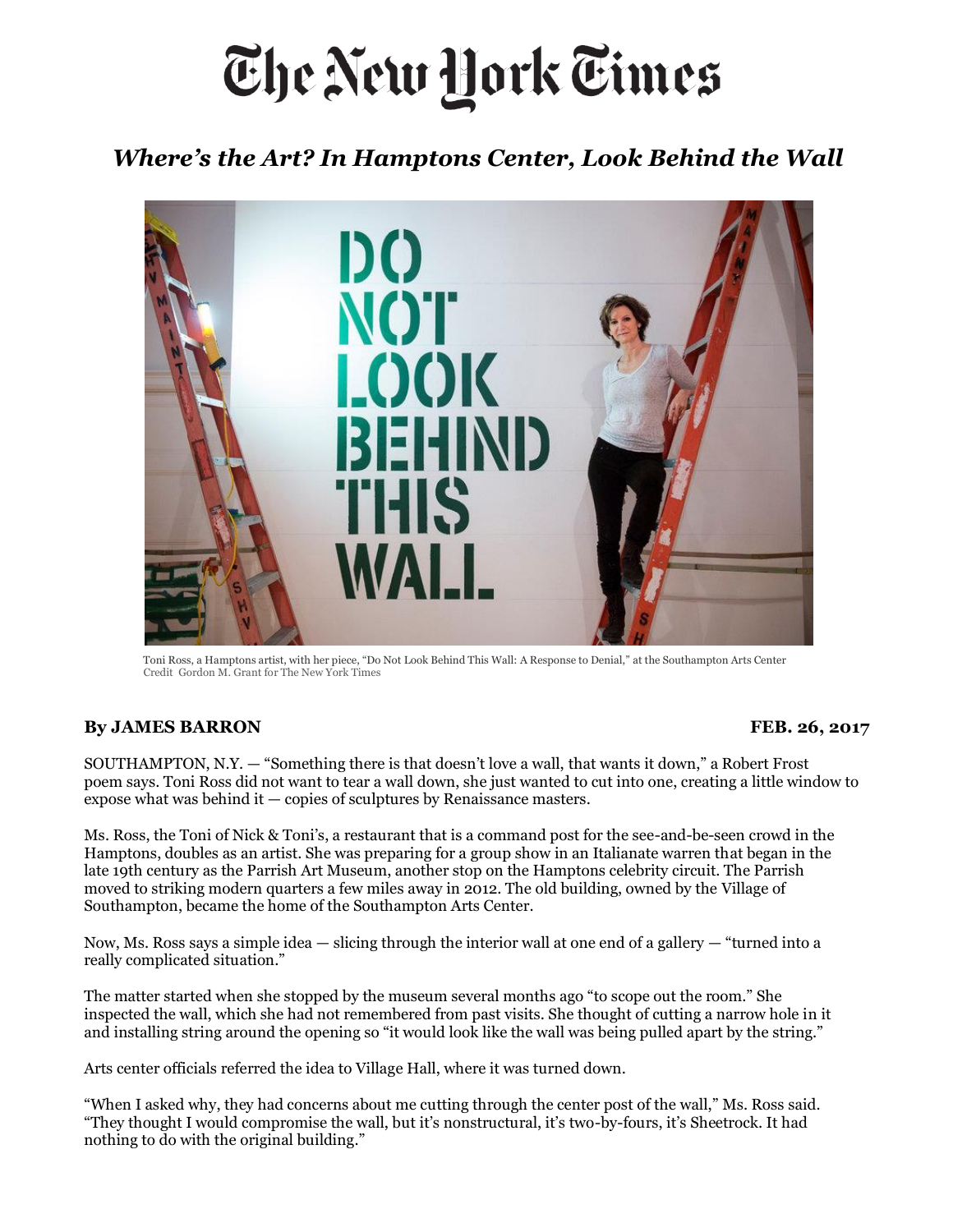She offered to return the wall to its original condition after the show and even replace the entire wall if necessary. After a carpenter who has worked with her on past installations told her that little more than a patch would be required, Ms. Ross decided to try again, sending a more detailed proposal and calling Mayor Mark Epley.



 Ms. Ross preparing a piece for the exhibition on Tuesday. She had originally wanted to cut a hole in the wall to expose the altar behind it, but the plan was vetoed by the village council. Credit Gordon M. Grant for The New York Times

"I said, 'Maybe there wasn't a full understanding of what I wanted to do — I'll submit drawings,'" she said. "He said he would look at it: 'Great, drop them off.'"

The next thing she heard was that her proposal had been rejected once again — this time, she said, "on the grounds that it would set a precedent that they didn't like."

The precedent, according to the village administrator, Stephen Funsch, had to do with what would happen after the exhibition.

Cutting a hole in the wall would mean "a tremendous amount of repair work," Mr. Funsch said, "and we're very short-staffed and we do all this work at no charge to the arts center. We decided we're not going to cause more work for our staff."

He acknowledged that Ms. Ross had offered to have the wall repaired at her expense, but when outside contractors do such work, he said, "it's not up to the caliber we need."

"Everyone says they can do something," he said. "Past experience has been negative experience."

Ms. Ross said she could understand the qualms if the wall had not been cut into before. But it had. She knew that from a book in the Rogers Memorial Library, not far from the arts center.

"The first page is a photograph of an exhibition in 1993 with a giant hole cut in the wall," she said. "And it's gorgeous, this very cool trapezoidal opening much, much larger than what I wanted to do."

Behind the wall, she said, "you could see the angels' faces and the feet of Mary, and maybe Joseph."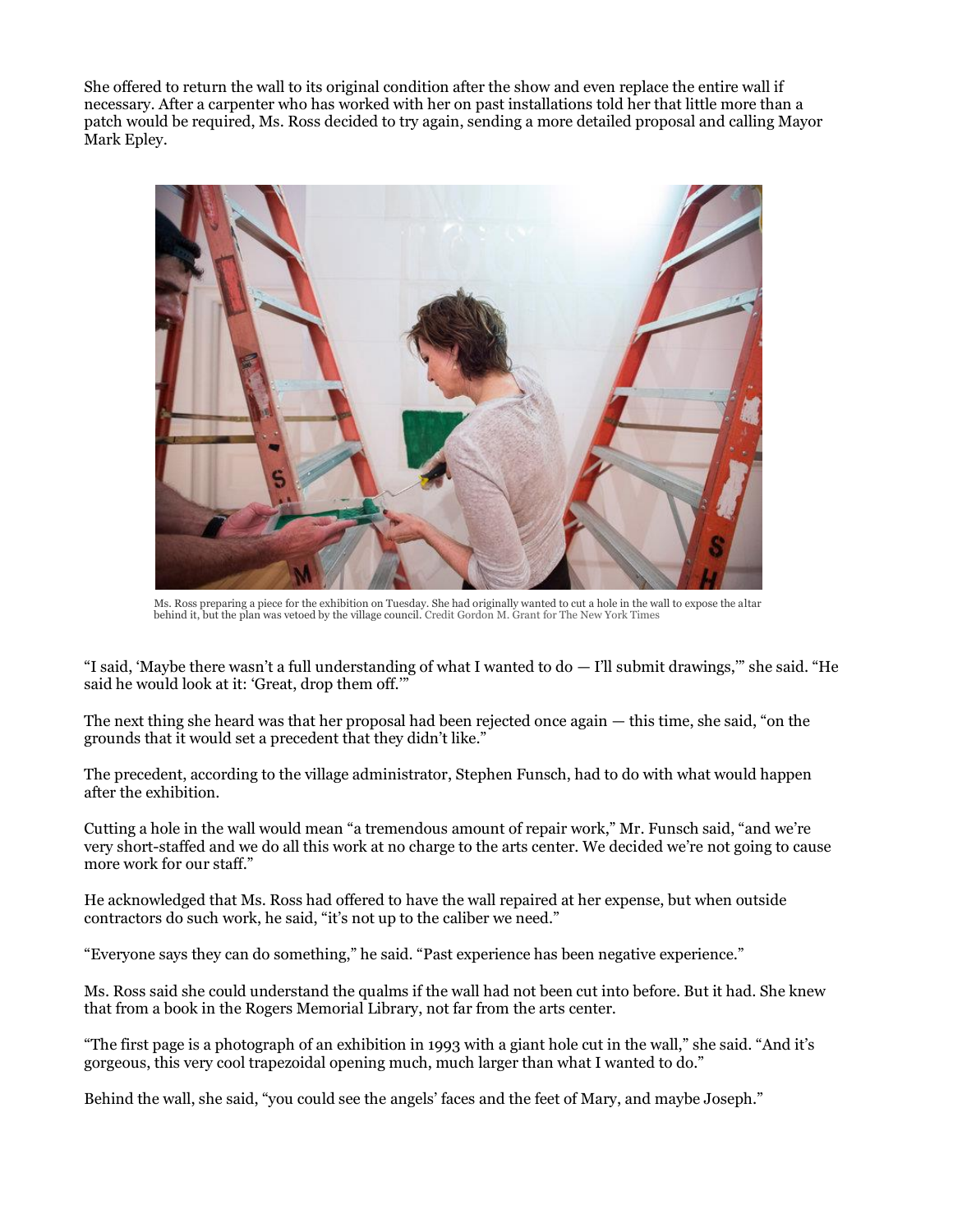

Ms. Ross installed a mirror behind the wall, which helps to better show off the sculptures. Credit Gordon M. Grant for The New York Times

The figures were part of an altarlike structure that reaches from the floor almost to the ceiling. It was commissioned by the Parrish's founder, Samuel Longstreth Parrish, a Europhile whose life straddled the 19th and 20th centuries, when most American art collectors scoured Europe and brought home items that suited their fancy.

Not all were treasures. Some contemporary critics scolded Parrish for having accumulated plaster casts of masterpieces, not the masterpieces themselves. But in Parrish's day, when photography was cumbersome and foreign travel a luxury, there was value in plaster reproductions: The public learned the canon of classic art from seeing plaster reproductions of ancient statuary.

"He was trying to make a little Metropolitan Museum," said [Donna De Salvo,](http://whitney.org/About/Bios) now the deputy director for international initiatives and senior curator at the Whitney Museum of American Art in Manhattan.

She is an authority on contemporary art with a long list of exhibitions and catalogs to her credit, but her résumé often omits a detail: She is also an authority on the wall at the Parrish. She [wrote the book with the](https://books.google.com/books/about/Past_Imperfect.html?id=nWmQQgAACAAJ)  [photograph](https://books.google.com/books/about/Past_Imperfect.html?id=nWmQQgAACAAJ) that was in the library. And 24 years ago, she assembled an exhibition at the Parrish about the Parrish — and decided to find out what was behind the wall, which was then more like a box that closed off the figures behind from all sides.

"We drilled a hole," she recalled last week. "We got a flashlight, and there it was." Her book described it as a "composite altarpiece" with countless angels on four levels, each a copy of a work by Donatello, Lorenzo Ghiberti or the two della Robbias, Luca and his nephew Andrea.

After the 1993 exhibition, she said, she had that wall removed and along with it an unsightly radiator. In its place went the current wall, a single flat panel with no sides, so museumgoers who nosed in close could get a glimpse of the altar.

"It's a wall," Ms. De Salvo said. "It has no historic validity to it. It's just drywall. It was something that we put up once we took down the other wall so you'd have a hanging surface. Walls go up, walls come down."